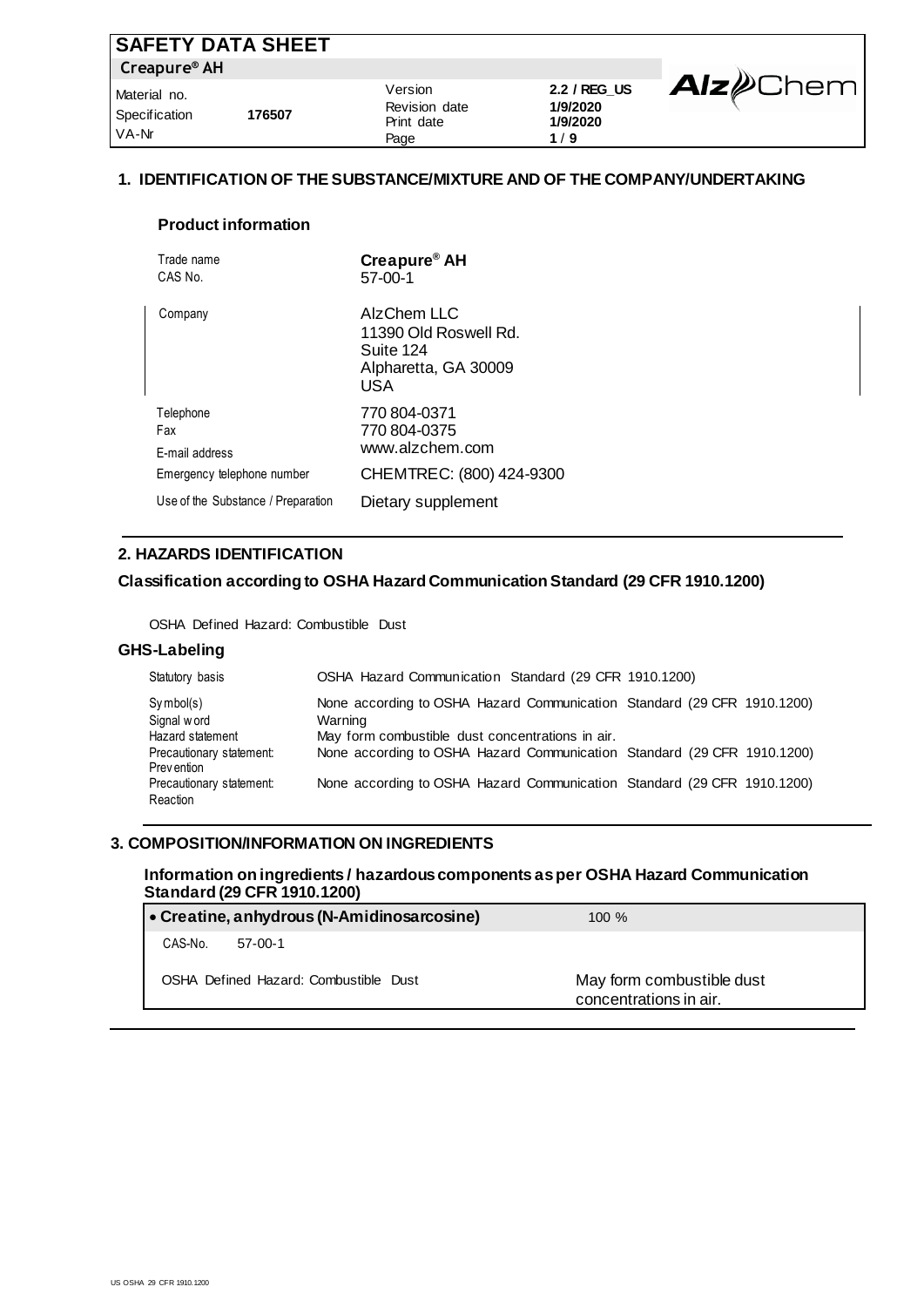| <b>SAFETY DATA SHEET</b>               |        |                                                |                                             |                         |
|----------------------------------------|--------|------------------------------------------------|---------------------------------------------|-------------------------|
| Creapure <sup>®</sup> AH               |        |                                                |                                             |                         |
| Material no.<br>Specification<br>VA-Nr | 176507 | Version<br>Revision date<br>Print date<br>Page | 2.2 / REG_US<br>1/9/2020<br>1/9/2020<br>2/9 | <b>Alz</b> <i></i> Chem |

# **4. FIRST AID MEASURES**

### **Description of first aid measures**

If feeling unwell seek medical advice.

#### **Inhalation**

Move to fresh air.

#### **Skin contact**

No particular measures required.

#### **Eye contact**

Keep eye wide open while rinsing.

#### **Ingestion**

No particular measures required.

# **5. FIREFIGHTING MEASURES**

#### **Suitable extinguishing media**

Water spray, Dry chemical, Carbon dioxide (CO<sub>2</sub>), Foam

# **Unsuitable extinguishing media**

High volume water jet

#### **Special hazards arising from the substance or mixture**

When burned, the substance may decompose into the following products of combustion:

- Carbon oxides
- Nitrous gases

Explosion: Avoid generating dust; fine dust dispersed in air in sufficient concentrations, and in the presence of an ignition source is a potential dust explosion hazard.

# **Special protective equipment for firefighters**

In the event of fire, wear self-contained breathing apparatus.

# **6. ACCIDENTAL RELEASE MEASURES**

#### **Personal precautions, protective equipment, and emergency procedures**

Use personal protective equipment, see Chapter 8.

Ensure adequate ventilation.

Avoid dust formation.

Dust deposits should not be allowed to accumulate on surfaces, as these may form an explosive mixture if they are released into the atmosphere in sufficient concentration.

Avoid dispersal of dust in the air (*i.e.*, clearing dust surfaces with compressed air).

Nonsparkng tools should be used.

# **Environmental precautions**

Prevent substance from entering soil, natural bodies of water and sewer systems.

# **Methods and material for containment and cleaning up**

Sweep up and shovel into suitable containers for disposal.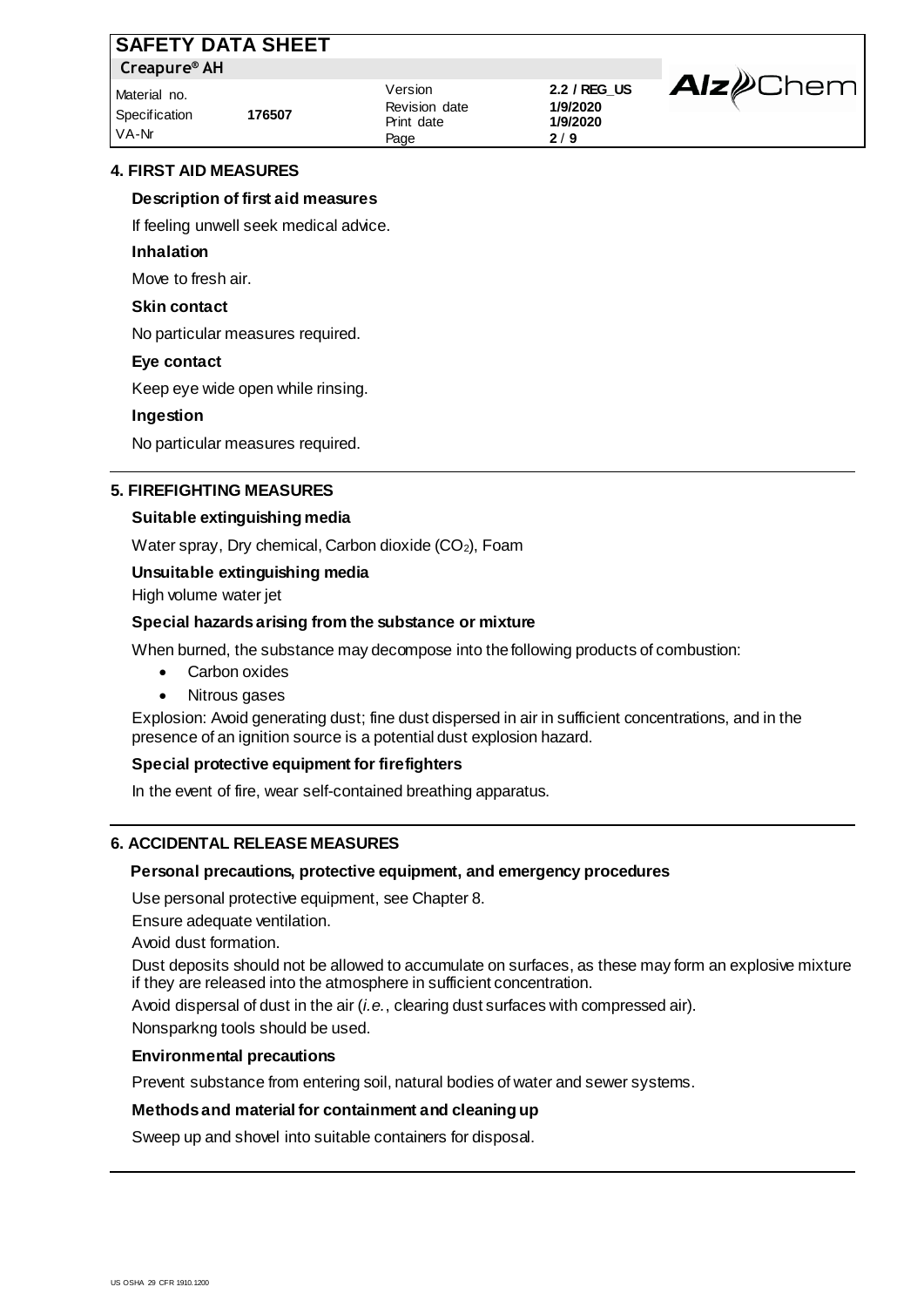|                          | <b>SAFETY DATA SHEET</b> |                          |                          |                         |
|--------------------------|--------------------------|--------------------------|--------------------------|-------------------------|
| Creapure <sup>®</sup> AH |                          |                          |                          |                         |
| Material no.             |                          | Version<br>Revision date | 2.2 / REG_US<br>1/9/2020 | <b>Alz</b> <i></i> Chem |
| Specification<br>VA-Nr   | 176507                   | Print date<br>Page       | 1/9/2020<br>3/9          |                         |

# **7. HANDLING AND STORAGE Handling**

### **Precautions for safe handling**

Handle in accordance with good industrial hygiene and safety practice. Provide sufficient ventilation and exhaust at the workplace. Keep in a dry, cool place.

#### **Advice on protection against fire and explosion**

Minimize dust generation and accumulation.

Routine housekeeping should be instituted to ensure that dusts do not accumulate on surfaces.

Dry powders can build static electricity charges when subjected to the friction of transfer and mixing operations. Provide adequate precautions, such as electrical grounding and bonding, or inert atmospheres.

#### **Dust explosion class**

St1

# **Storage**

#### **Conditions for safe storage, including any incompatibilities**

Keep tightly closed.

Suitable materials example and the polyethylene, polypropylene

#### **8. EXPOSURE CONTROLS/PERSONAL PROTECTION**

| <b>Airborne Exposure Guidelines</b> |
|-------------------------------------|
|-------------------------------------|

| Name                                       | Particulates not otherwise regulated (PNOR) |  |  |  |
|--------------------------------------------|---------------------------------------------|--|--|--|
| CAS No.                                    | $57-00-1$                                   |  |  |  |
| US OSHA Permissible Exposure Limits (PELs) |                                             |  |  |  |
| Form:                                      | Dust                                        |  |  |  |
| Time Weighted Average (TWA):               | 15 mg/m <sup>3</sup> (total dust)           |  |  |  |
| Time Weighted Average (TWA):               | 5 mg/m <sup>3</sup> (respirable fraction)   |  |  |  |
| ontrol naramotore                          |                                             |  |  |  |

### **Control parameters**

#### **Engineering controls**

It is recommended that all dust control equipment such as local exhaust ventilation and material transport systems involved in handling of this product contain explosion relief vents or an explosion suppression system or an oxygen- deficient environment.

Ensure that dust-handling systems (such as exhaust ducts, dust collectors, vessels, and processing equipment) are designed in a manner to prevent the escape of dust into the work area (*i.e.*, there is no leakage from the equipment).

Use only appropriately classified electrical equipment and powered industrial trucks.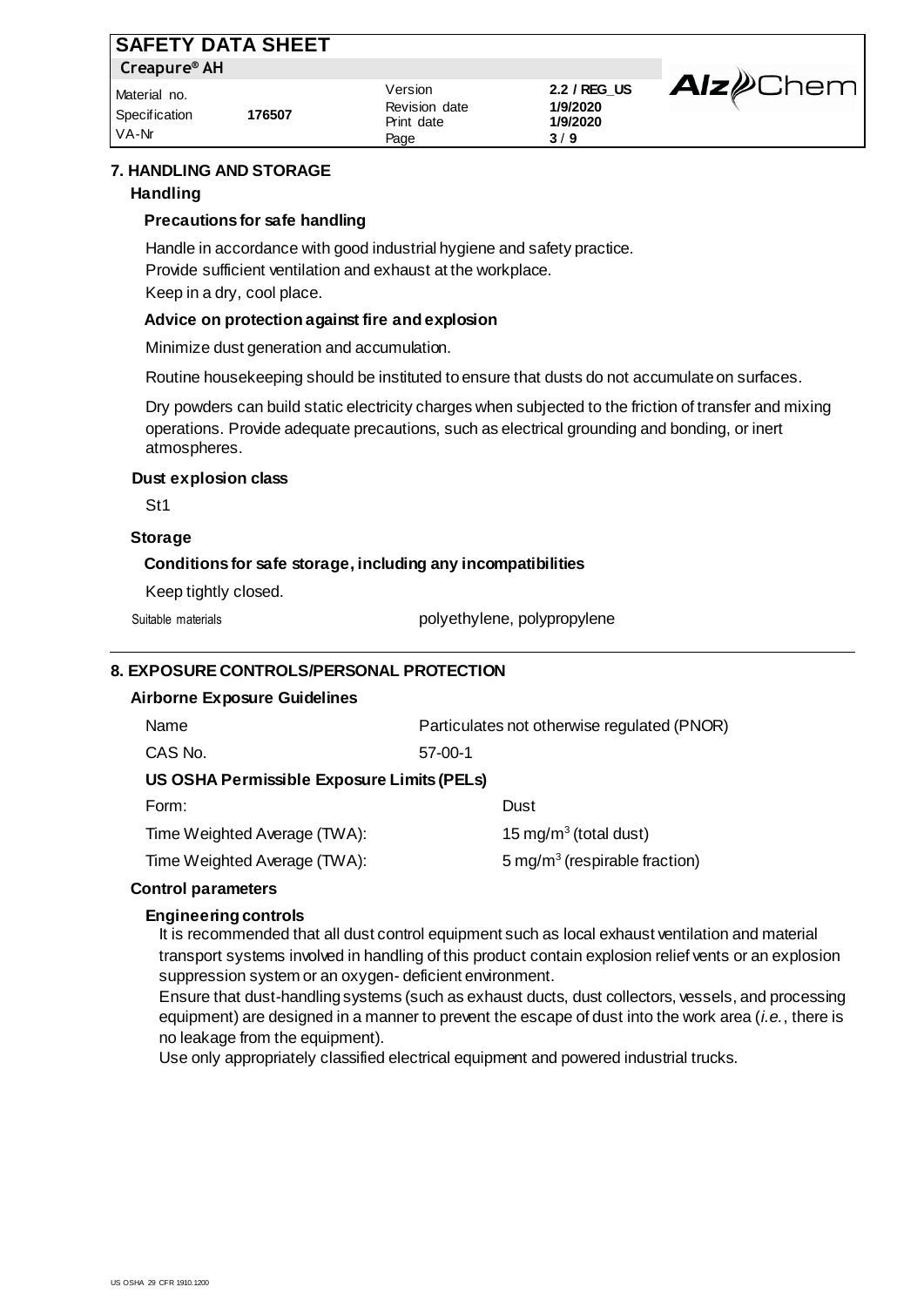| <b>SAFETY DATA SHEET</b>               |        |                                                |                                             |                         |
|----------------------------------------|--------|------------------------------------------------|---------------------------------------------|-------------------------|
| Creapure <sup>®</sup> AH               |        |                                                |                                             |                         |
| Material no.<br>Specification<br>VA-Nr | 176507 | Version<br>Revision date<br>Print date<br>Page | 2.2 / REG_US<br>1/9/2020<br>1/9/2020<br>4/9 | <b>Alz</b> <i></i> Chem |

### **Personal protective equipment**

# **Respiratory protection**

If the occupational exposure limits cannot be met, in exceptional cases suitable respiratory equipment should be worn only for a short period of time.

# **Hand protection**

Under normal conditions, not required

### **Eye protection**

Safety glasses

### **Skin and body protection**

No special protective equipment required

### **Hygiene measures**

Do not breathe dust. Remove and wash contaminated clothing before re-use.

### **9. PHYSICAL AND CHEMICAL PROPERTIES**

#### **Appearance**

### **Information on basic physical and chemical properties**

| рH                                    |                |                                      | 7.4 $(14 \text{ g/l})$ $(68 \text{ °F} / 20 \text{ °C})$ |
|---------------------------------------|----------------|--------------------------------------|----------------------------------------------------------|
| Melting point/range                   |                | ca. 554 °F (290 °C)<br>decomposition |                                                          |
| Flash point                           | Not applicable |                                      |                                                          |
| Ignition temperature                  |                | $> 1472$ ° F ( $> 800$ °C)           |                                                          |
| Water solubility                      |                | 14 g/l $(68 °F / 20 °C)$             |                                                          |
| Partition coefficient n-octanol/water |                | log Pow: < -2 (68 °F / 20 °C)        | Method: EEC method 92/69/EEC, A 8                        |
| Burning number                        |                | $BZ1 -$ does not ignite              |                                                          |
| Molecular weight                      | 131.18 g/mol   |                                      |                                                          |
| <b>Further information</b>            |                |                                      |                                                          |
| Other information                     |                |                                      | No further physicochemical data were determined.         |
|                                       |                |                                      |                                                          |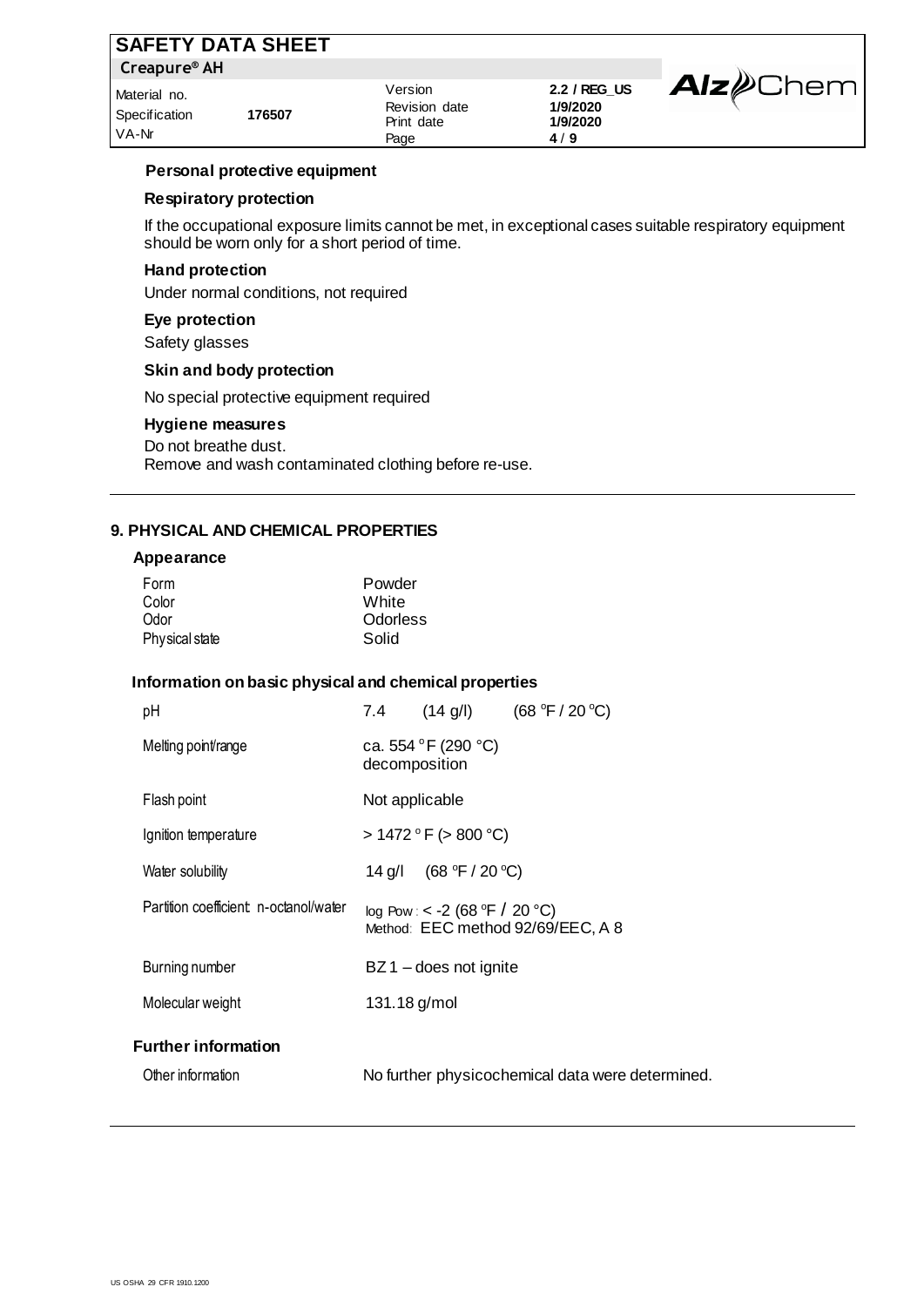|                                        | <b>SAFETY DATA SHEET</b>            |                                                |                                             |                         |
|----------------------------------------|-------------------------------------|------------------------------------------------|---------------------------------------------|-------------------------|
| Creapure <sup>®</sup> AH               |                                     |                                                |                                             |                         |
| Material no.<br>Specification<br>VA-Nr | 176507                              | Version<br>Revision date<br>Print date<br>Page | 2.2 / REG_US<br>1/9/2020<br>1/9/2020<br>5/9 | <b>Alz</b> <i></i> Chem |
|                                        | <b>10. STABILITY AND REACTIVITY</b> |                                                |                                             |                         |

### **10. STABILITY AND REACTIVITY**

| Stability                        | No decomposition if stored and applied as directed.    |
|----------------------------------|--------------------------------------------------------|
| Conditions to avoid              | $>$ 482 °F ( $>$ 250 °C)                               |
| Incompatible materials           | Strong acids and strong bases, Strong oxidizing agents |
| Hazardous decomposition products | Ammonia                                                |

# **11. TOXICOLOGICAL INFORMATION**

# **Product data below**

# **Data for: Creatine Monohydrate**

| Acute oral toxicity                                 | LD50 rat: $>$ 2000 mg/kg<br>Method: OECD TG 423<br>No negative effects.<br>AlzChem test result.                          |
|-----------------------------------------------------|--------------------------------------------------------------------------------------------------------------------------|
| Acute dermal toxicity                               | LD50 rat(male/female): $>$ 2000 mg/kg<br>Method: OECD Test Guideline 402<br>No negative effects.<br>AlzChem test result. |
| Skin irritation                                     | Rabbit<br>No skin irritation<br>Method: Directive 67/548/EEC, Annex V, B.4.<br>AlzChem test result.                      |
| Eye irritation                                      | Rabbit<br>No eye irritation<br>Method: Guideline 92/69/EEC B.5<br>AlzChem test result.                                   |
| Sensitization                                       | Magnusson & Kligman guinea pig: not sensitizing<br>Method: Directive 96/54/EC, B.6<br>AlzChem test result.               |
| Respiratory Sensitization                           | No data are available                                                                                                    |
| Germ Cell Mutagenicity                              | Not mutagenic in AMES Test.<br>AlzChem test result                                                                       |
| Carcinogenicity                                     | No evidence that cancer may be caused                                                                                    |
| Single Target Organ Toxicity -<br>Single Exposure   | No data are available                                                                                                    |
| Single Target Organ Toxicity -<br>Repeated Exposure | No data are available                                                                                                    |
| Reproductive Toxicity                               | No data are available                                                                                                    |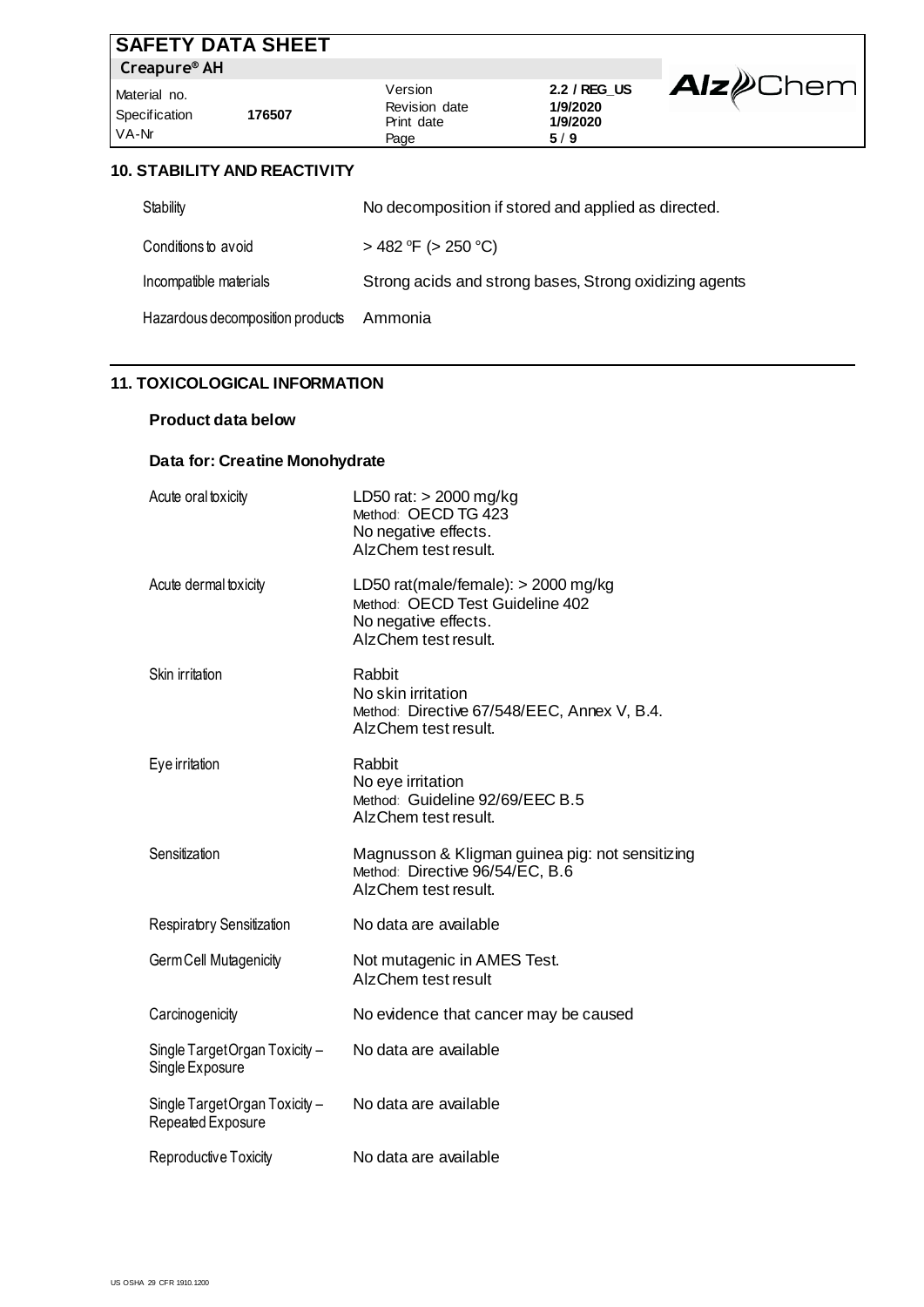| <b>SAFETY DATA SHEET</b>               |        |                                                                                                                                      |                                             |                   |
|----------------------------------------|--------|--------------------------------------------------------------------------------------------------------------------------------------|---------------------------------------------|-------------------|
| Creapure <sup>®</sup> AH               |        |                                                                                                                                      |                                             |                   |
| Material no.<br>Specification<br>VA-Nr | 176507 | Version<br>Revision date<br>Print date<br>Page                                                                                       | 2.2 / REG_US<br>1/9/2020<br>1/9/2020<br>6/9 | Alz <i>e</i> Chem |
| Effects on Lactation                   |        | No data are available                                                                                                                |                                             |                   |
| Human Experience                       |        | Creatine is found in muscular tissue and is produced by the liver and<br>kidneys. No health effects have been reported in humans.    |                                             |                   |
| Further information                    |        | In a 28-day study in rats, no treatment related findings were noted. The<br>NOAEL for this study was determined to be 2000 mg/kgb.w. |                                             |                   |

No additional toxicological data are available.

# **OSHA Regulated Carcinogens (NTP, IARC, OSHA Listed)**

#### **NTP:**

No component of this product is identified as a known or anticipated carcinogen by NTP.

# **IARC:**

No component of this product present is identified as a confirmed, probable, or possible carcinogen by IARC.

# **OSHA:**

No component of this product is identified as a carcinogen or a suspected carcinogen by OSHA.

# **12. ECOLOGICAL INFORMATION**

Data in Section 12 is provided in accordance with EC CLP regulation 1272/2008 as this section is not mandatory under OSHA HazCom 2012 (29 CFR 1910.1200). Product data are summarized below.

# **Data for Creatine Monohydrate**

#### **Elimination information (persistence and degradability)**

| Biodegradability                  | Exposure time: 28 d<br>Result: 96.6 % Readily biodegradable.                                                      |
|-----------------------------------|-------------------------------------------------------------------------------------------------------------------|
| <b>Ecotoxicity effects</b>        |                                                                                                                   |
| Toxicity to fish                  | LC50 Brachydanio rerio (Zebrafish): > 100 mg/l / 96 h<br>Method: Directive 92/69/EEC, C.2<br>AlzChem test result. |
|                                   | $NOEC:$ > 100 mg/l<br>Method: Directive 92/69/EEC, C.2<br>AlzChem test result.                                    |
| Toxicity to bacteria              | No data are available.                                                                                            |
| Toxicity in aquatic invertebrates | EC50 Daphnia magna (Water flea): > 1000 mg/l / 48 h<br>Method: Directive 92/69/EEC C.2                            |
| <b>Ecotoxicology Assessment</b>   |                                                                                                                   |
|                                   |                                                                                                                   |

Chronic aquatic toxicity No data are available.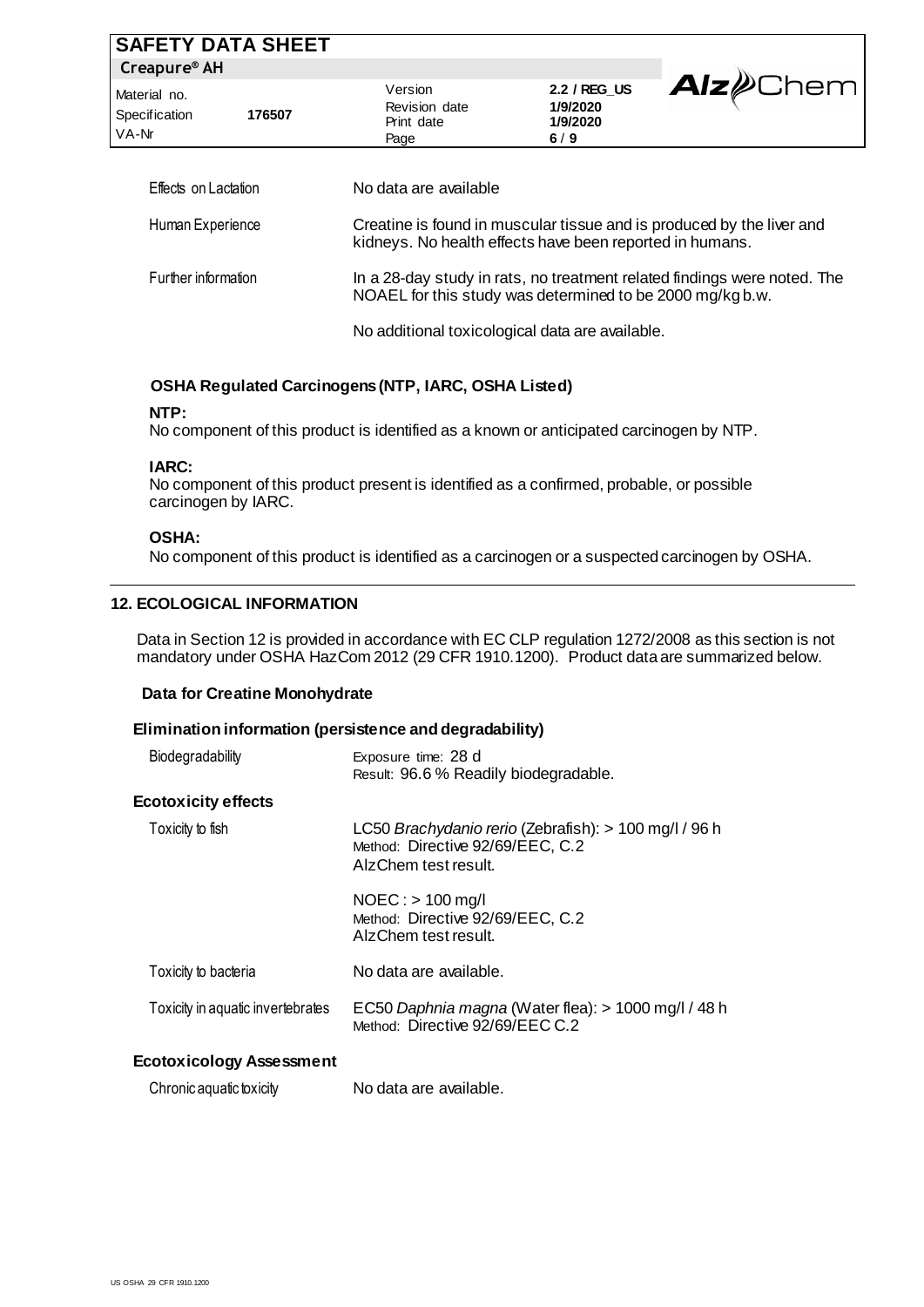| <b>SAFETY DATA SHEET</b>               |        |                                                |                                             |                        |
|----------------------------------------|--------|------------------------------------------------|---------------------------------------------|------------------------|
| Creapure <sup>®</sup> AH               |        |                                                |                                             |                        |
| Material no.<br>Specification<br>VA-Nr | 176507 | Version<br>Revision date<br>Print date<br>Page | 2.2 / REG_US<br>1/9/2020<br>1/9/2020<br>7/9 | <b>Alz</b> <i>Chem</i> |

### **Further information on ecology**

Further Information Prevent uncontrolled release in the environment. No further ecotoxicological data are available.

# **13. DISPOSAL CONSIDERATIONS**

# **Product**

Must be brought to an adequate waste treatment facility, in conformity with applicable waste disposal regulations.

### **Uncleaned packaging**

Packaging, that cannot be reused after cleaning must be disposed or recycled in accordance with all federal, national and local regulations.

### **14. TRANSPORT INFORMATION**

#### **US Department of Transportation (DOT):**

This product is not classified as dangerous, per US DOT regulations.

#### **Transport Canada**

This product is not classified as dangerous, per Transport Canada regulations.

# **International Maritime Dangerous Good Code (IMDG):**

This product is not classified as dangerous, per the International Maritime Organization (IMO).

#### **Air transport ICAO-TI/IATA-DGR**

This product is not classified as dangerous, per the International Civil Air Association / International Air Transport Association (IATA).

# **Transport / further information**

Not classified as dangerous in the meaning of transport regulations.

#### **15. REGULATORY INFORMATION**

# **Chemical Inventory Status**

| Canada (DSL)           | Listed/registered |
|------------------------|-------------------|
| Korea (KECI)           | Listed/registered |
| Europe (EINECS/ELINCS) | Listed/registered |
| Japan (ENCS)           | Listed/registered |
| USA (TSCA)             | Listed/registered |
| China (IECSC)          | Listed/registered |
| New Zealand (NZloC)    | Listed/registered |
| Australia (AICS)       | Listed/registered |
| Philippines (PICCS)    | Listed/registered |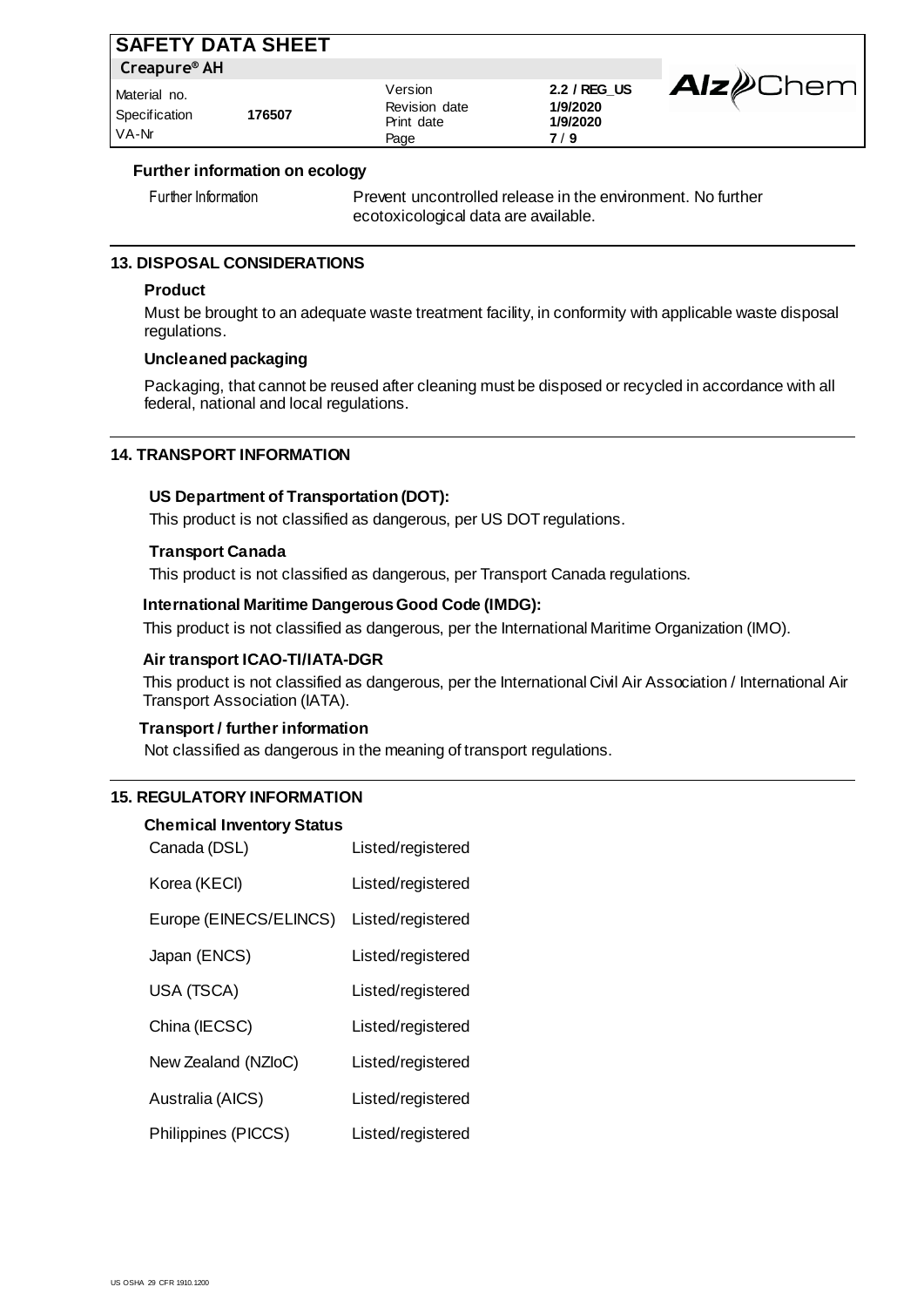| <b>SAFETY DATA SHEET</b>               |        |                                                |                                             |                         |
|----------------------------------------|--------|------------------------------------------------|---------------------------------------------|-------------------------|
| Creapure <sup>®</sup> AH               |        |                                                |                                             |                         |
| Material no.<br>Specification<br>VA-Nr | 176507 | Version<br>Revision date<br>Print date<br>Page | 2.2 / REG_US<br>1/9/2020<br>1/9/2020<br>8/9 | <b>Alz</b> <i></i> Chem |

#### **United States – Federal Regulations**

**Comprehensive Environmental Response, Compensation and Liability Act (CERCLA) – Reportable Quantity (RQ):** The components of this product are not CERCLA regulated.

**Emergency Planning and Community Right-to-Know Act (EPCRA):**

#### **SARA Title III – Section 302 Components**

The components of this product are not subject to the reporting requirements of SARA Title III, section 302.

#### **SARA Title III – Section 304 Components**

The components of this product are not subject to the reporting requirements of SARA Title III, section 304.

#### **SARA Title III – Section 311/312 Hazards**

The components of this product are not subject to the reporting requirements of SARA Title III, section 311/312

#### **SARA Title III – Section 313 Components**

The components of this product are not subject to the reporting requirements of SARA Title III, section 313.

#### **Toxic Substances Control Act (TSCA):**

All components of this product are listed, or excluded from listing, on the United States Environmental Protection Agency Toxic Substances Control Act (TSCA) Inventory.

#### **United States - State Regulations**

#### **California Prop 65**

This product does not intentionally contain any chemical known to the State of California to cause cancer, birth defects, or any other reproductive defects.

Check your local jurisdiction for specific instructions.

#### **16. OTHER INFORMATION**

#### **Further information**

Refer to NFPA 654, *Standard for the Prevention of Fire and Dust Explosions from the Manufacturing, Processing, and Handling of Combustible Particulate Solids*, for safe handling.

This version was prepared on 1/9/2020. This version replaces all previous versions.

The information provided in this Safety Data Sheet is correct to the best of our knowledge, information, and belief at the date of its publication. The information given is designed only as guidance for safe handling, use, processing, storage, transportation, disposal, and release and is not to be considered a warranty or quality specification. The information relates only to the specific material designated and may not be valid for such material used in combination with any other materials or in any process, unless specified in the text.